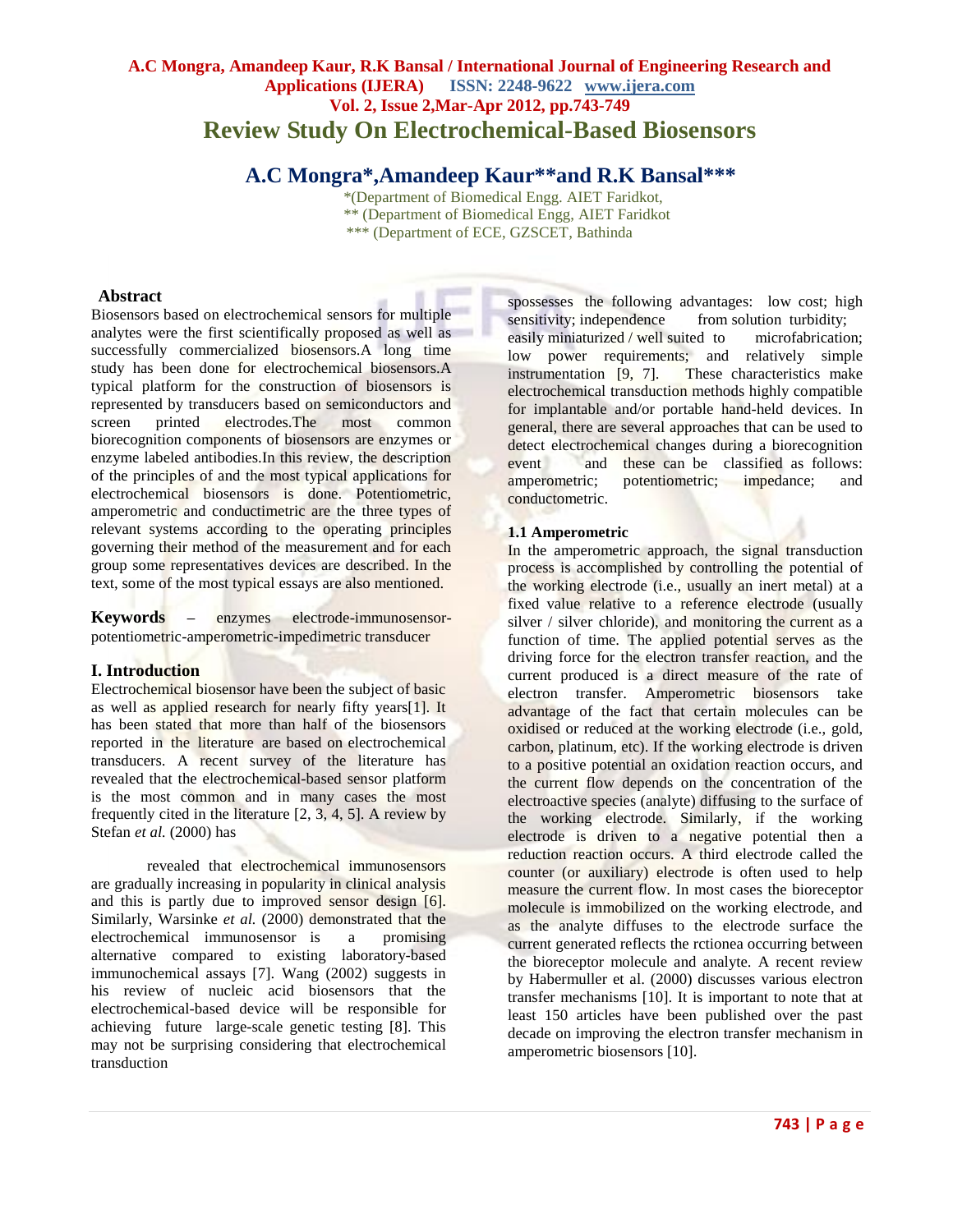The amperometric sensor for glucose is the most studied of all biosensors, noting that it employs an enzyme (glucose oxidase) to catalyse the conversion of glucose to gluconic acid [3, 11,12]. Similarly, the amperometric approach has become widely used for the detection of nucleic acid and antigens for disease identification / diagnosis [7, 15, 14 15]. In fact, amperometric transduction is the most suitable and common electrochemical detection method in immunosensors [6] Another important application of the amperometric biosensor has been in environmental monitoring of pesticides [16]. These biosensors are highly sensitive, rapid and inexpensive [17]. In addition, they display a high degree of reproducibility, which removes the need for repeated calibration [18]. A possible limitation with amperometric transduction is the interferences that arise from electroactive compounds / species, and this can sometimes generate a false current reading [18]. However, these problems have been largely eliminated by the use of electrodes coated with various polymers [19,20].

#### **1.2. Potentiometric**

In this method the analytical information is obtained by converting the biorecognition process into a potential signal. A permselective ion-conductive membrane is normally used to measure the potential signal, which occurs when the analyte molecule interacts with the surface. A high impedance voltmeter is used to measure the electrical potential difference or electromotive force (EMF) between two electrodes as shown in Figure 1, noting that potential measurements are made at near zero current. One of the electrodes develops a change in potential as a function of analyte activity or concentration in solution and this electrode is known as the indicator electrode or sometimes called an ionselective electrode (ISE). The potential response of an ISE is described by the Nernst equation (i.e., the potential is proportional to the logarithm of the concentration of the substance being measured). The second electrode is the reference and is used to complete the electrochemical cell by providing a constant half-cell potential, which is independent of the analyte concentration. ISEs are chemical sensors with the longest history and with the largest number of applications [4, 5, 21]. In fact, billions of measurements are performed each year in nearly every hospital all over the world [21]. This comes as no surprise considering that these devices are well known for providing direct, rapid, maintenance-free and non-expensive measurements [18, 21].

Most of the work that is reported in the literature on the potentiometric sensor for antigen and DNA detection has employed the indirect approach. This

involves measuring a change in either the pH or changes in the ionic concentration of an elemental species, which occur during a biorecognition event. A common strategy that has been employed is the use of enzymes to catalyse the consumption or production of protons and/or charged elemental species [18]. Uithoven et al. (2000) demonstrated that this detection platform can rapidly (<15 mins) monitor biological warfare (BW) agents using an enzyme-immunoassay approach [22]. In this process, a BW agent forms an immunocomplex with both a fluorescein-labelled antibody and a biotinstreptavidin- labelled antibody [22]. The fluoresceinlabelled immunocomplex undergoes a further complexation reaction with an anti-fluorescein urease conjugated antibody and the enzymatic breakdown

of urea causes a change in pH, which is detected potentiometrically [22]. More importantly, the biosensor employs an eight-channel instrument, and has been designed to assay up to eight BW agents simultaneously [22]. A similar but much simpler approach developed recently by Purvis et al. (2003) involves the formation of an enzyme labeled immunocomplex at the surface of a polypyrrole-coated gold electrode [23]. Detection is achieved by a secondary reaction that produces charged products (i.e., changes in the redox state, pH and/or ionic strength), and the potential shift is measured at the sensor surface [23].<br>ION-SELECTIVE ELECTRODE REFERENCE ELECTRODE



using potentiometric-based sensing.

Some reports suggest that potentiometric transducers cannot provide the required sensitivity for the detection of antibody-antigen reactions [6]. However, a light addressable potentiometric sensor (LAPS) based on field effect transistor (FET) technology has proved to be highly successful for immunoassay of various pathogens. A LAPS device consists of n-type silicon doped with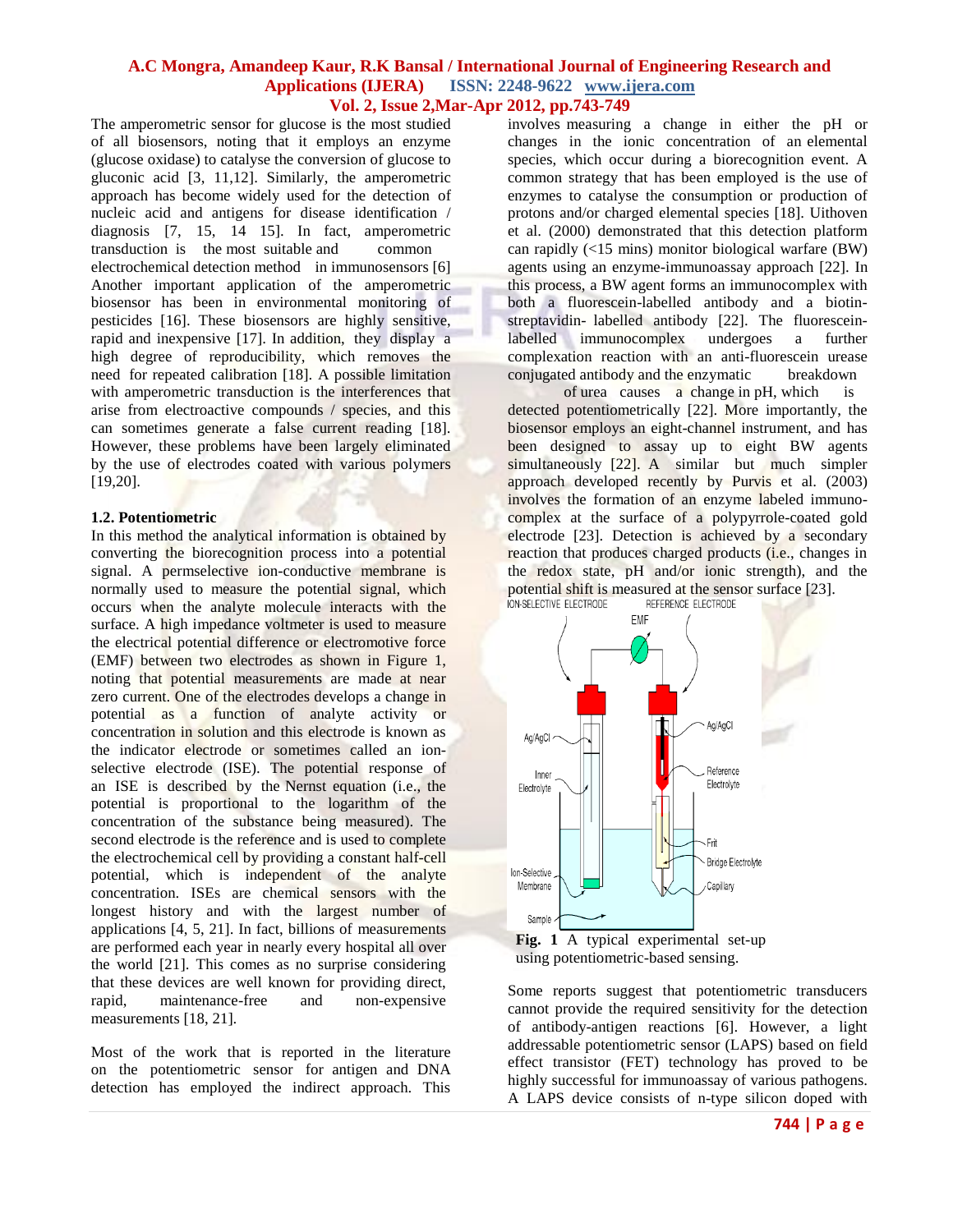phosphorus and an insulating layer. The FET is used to detect changes in the potential at the silicon-insulator surface [17,24]. A LAPS measures an alternating photocurrent generated when a light source, such as a light emitting diode (LED), flashes rapidly. Lee et al. (2000) developed a LAPS biosensor to detect Newcastle disease virus and report a detection limit of ~2 ng/ml [25]. Likewise, Ercole and coworkers (2003) used LAPS for the detection of Escherichia coli in various foods [26]. It is reported that Escherichia coli can be detected down to 10 cells/ml, which represents a significant improvement in sensitivity compared to conventional methods [26]. More recently, LAPS was used to identify the virus Venezuelan equine encephalitis [27]. In this study, an immunofiltration enzyme assay was used in conjunction with the LAPS device, and a limit of detection of~30ng/ml was achieved[27].

#### **1.3. Electrical Impedance Spectroscopy**

Electrochemical impedance spectroscopy (EIS) is a method that has only recently become a popular tool for bioreceptor transduction [31,32]. A review by Katz and Willner (2003), which has cited almost 200 references, suggests that this technique has played an important role in biosensor development over the past decade and will continue to play a significant role in the future [33]. Impedance spectroscopy has been widely used by many research groups to detect DNA hybridisation [34, 42,35], antibody- antigen reactions [36, 37], and enzyme reactions [32, 33, 38]. In EIS measurements, a controlled AC electrical stimulus of between 5-10 mV is applied over a range of frequencies, and this causes a current to flow through the biosensor, which depends on various processes. During a biorecognition event the interfacial characteristics (i.e., capacitance and resistance) of the biosensor change, and the application of a voltage perturbation allows the interfacial capacitance and resistance to be evaluated. Typically, a conventional three-electrode system (i.e., counter, reference and the working electrode) is used to monitor the current variations, noting that a potentiostat / galvanostat and a lock-in-amplifier or a frequency response analyzer (FRA) are used in the detection process. The role of the lock-in-amplifier or FRA is to supply the excitation waveform over a range of frequencies and measure the AC current and voltage waveforms. A potentiostat is normally incorporated into to provide high input impedance, and is also used when precise control of the electrode potential is required. An important feature of EIS is that it is able to provide 'reagentless' or 'label-free' sensing, which makes it highly attractive for real-time monitoring.

#### **1.4. Conductometric**

Conductometric-based biosensors harness the relationship between conductance and a biorecognition event. Most reactions involve a change in the ionic species concentration and this can lead to a change in the solution electrical conductivity or current flow [18]. Essentially, a conductometric biosensor consists of two metal electrodes (usually platinum or silver) separated by a certain distance. Normally an AC (alternating current) voltage is applied across the electrodes, which causes a current flow to be sustained between them. During a biorecognition event the ionic composition changes and an Ohmmeter (or multimeter) is used to measure the change in conductance between the metal electrodes. Some recent studies have shown that this technique is capable of rapidly detecting  $\left( < 10 \right)$  mins) various food borne pathogens (i.e., Escherichia coli O157:H7, Salmonella) [28,29]. Alocilja and coworkers used a conductive polyaniline label in the sandwich immunoassay scheme, which significantly improved the sensitivity via the formation of a conductive molecular bridge between the two electrodes [30, 29]. Unfortunately, one of the major issues with this technique is that the sensitivity is generally inferior compared to other electrochemical methods [18].

### **1.5. Electrode Materials**

Gold and carbon are the most common materials used to carry current / charge during an electrochemical event

. However, the development of nanomaterials as electrodes for electrochemical-based detectors represents an exciting area of research. The ability of carbonnanotube modified electrodes to promote electrontransfer reactions of important biomolecules has been recently repo reported by Wang and coworkers [40,41]. Carbon nanotubes represent a new class of materials, which are composed of graphitic carbon with one or several concentric tubules, and have shown promising results in DNA- and enzyme-based biosensors [42, 40,41]. Likewise, gold and alumina nanotubules have been exploited as membranes for biomimetic ion channels and sensing applications [43, 44]. Consequently, the development of nanomaterial sensors has the potential to revolutionise the bioanalytical, biomedical and pharmaceutical fields [44].

There has also been considerable interest in the development of biosensors that use conductive polymers (e.g. polyaniline, polypyrrole) as an electrochemical transducer [23, 30, 45, 46]. The conductive polymer is usually prepared by electropolymerisation of the monomer onto a metal surface such as gold. The growth in the use of conductive polymers has primarily been stimulated by improved response characteristics such as increased sensitivity, stability, and reproducibility. The response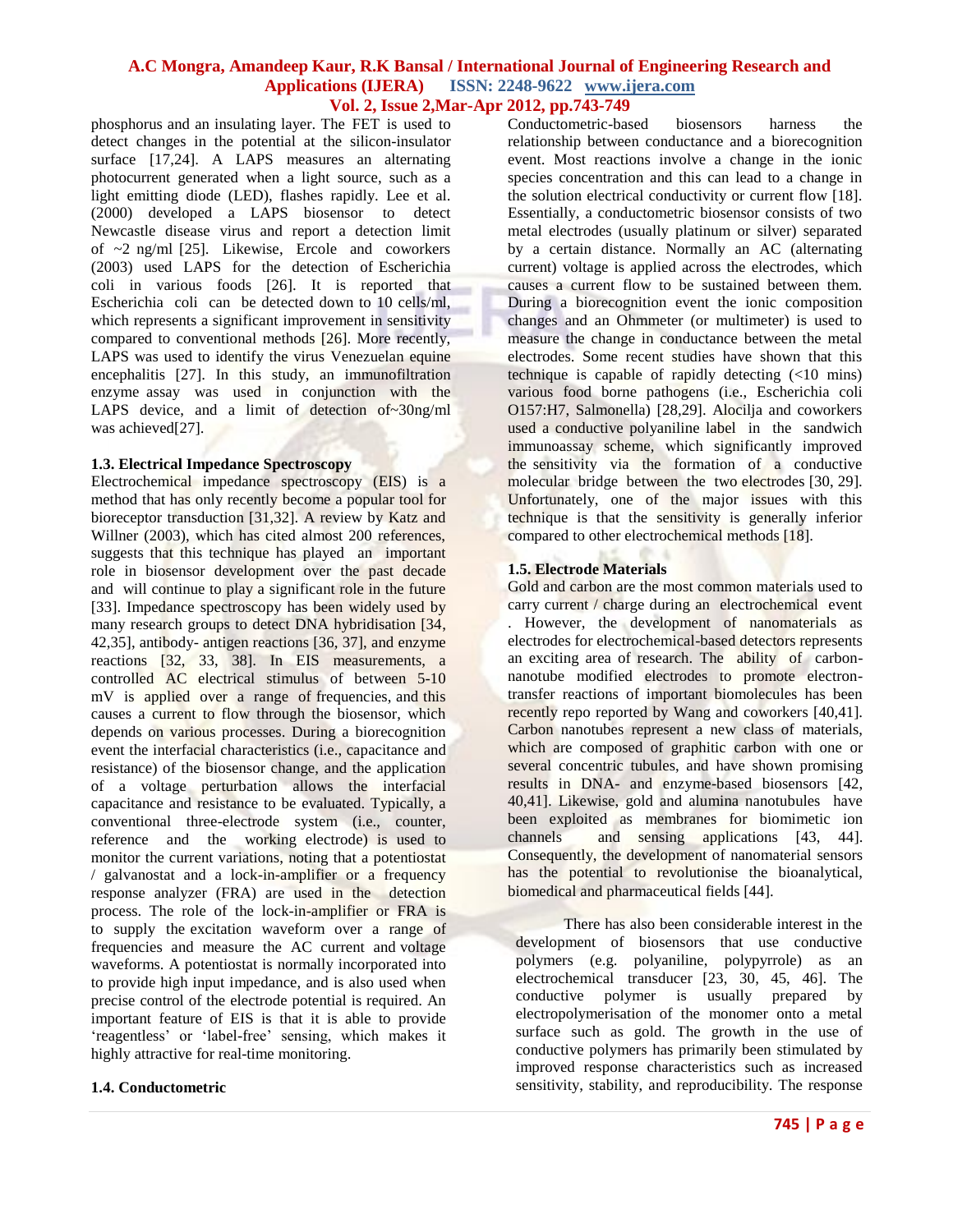characteristics (i.e., sensitivity, stability, reproducibility, etc) of polymer-based sensors are greatly dependent on the mode of polymerization, the monomer concentration, and the counterions used during polymerization [23]. By varying these parameters, it allows the surface properties of the biosensor to be modified, and this feature can be used to optimise the transduction signal

Screen printed electrodes have also attracted a great deal of attention recently [47, 48, 49, 23, 52, 146, 50]. This technology, as shown in Figure 2, is a particularly attractive procedure for the mass production of disposable electrodes [51]. It is well known that "memory effects" and "membrane fouling", which are sometimes observed with electrochemical-based biosensors can be alleviated when using disposable sensors. Disposable biosensors prepared by screen-printing technology are characterised by high reproducibility, low cost and require no calibration. More importantly, this technology has been widely used as a platform in DNA-, immuno and enzyme-based biosensors [46, 56, 69,70, 88, 105, 110, 111].



**Fig. 2** Disposable screen-printed electrodes

#### **1.6. Microelectrodes**

Microelectrodes represent a major area of biosensor research and development [54]. The use of microelectrodes offers many advantages such as imparting stir independent response characteristics, lower limits of detection, and increased sensitivity [19, 55]. These advantages make microelectrodes very attractive for in vivo biosensor studies. Recently, Higson et al. (2004) developed a novel sonochemical approach in the fabrication of a microelectrode array enzymebased glucose biosensor [56]. When a polymer-modified electrode is sonochemically ablated it exposes localized areas on the electrode surface, which act as individual microelectrodes and collectively as a microelectrode array [56]. It was shown that this approach generates a biosensor with significantly improved response

characteristics [56].

### **2. Conclusion**

Electrochemical biosensors have existed for nearly fifty years and seem to passess great potential for the future. This technology gains pratical usefulness from a combination of selective biochemical recognition with the high sensitivity of electrochemical detection. Thanks to current technological progress, such biosensors project from miniaturized electrochemical instrumentation and are thus very advantageous for some sophisticated applications requiring portability, rapid measurement and use with a small volume of samples. Numerous commercial applications confirm the attractive advantages of electrochemical biosensors

#### **Refrence**

- [1] Meadows, D., Recent developments with biosensing technology and applications in the pharmaceutical industry, *Advanced Drug Delivery Reviews, 1996, 21(3),* 179-189.
- [2] Tothill, I.E., Biosensors developments and potential applications in the agricultural diagnosis sector, *Computers & Electronics in Agriculture, 2001, 30*, 205-218.
- [3] D'Orazio, P., Biosensors in clinical chemistry, *Clinica Chimica Acta, 2003, 334*, 41-69.
- [4] Bakker, E. & Telting-Diaz, M., Electrochemical sensors, *Analytical Chemistry, 2002, 74(12),* 2781-2800.
- [5] Bakker, E., Electrochemical sensors, *Analytical Chemistry, 2004, 76(12),* 3285- 3298.
- [6] Stefan, R.I., van Staden, J.F. & Aboul-Enein, H.Y., Immunosensors in clinical analysis, Fresenius *Journal of Analytical Chemistry, 2000, 366,* 659-668.
- [7] Warsinke, A., Benkert, A. & Scheller, F.W., Electrochemical immunoassays*, Fresenius Journal of Analytical Chemistry, 2000, 366,* 622-634.
- [8] Wang, J., Electrochemical nucleic acid biosensors, *Analytica Chimica Acta, 2002*, **469**, 63-71.
- [9] Gooding, J.J., Electrochemical DNA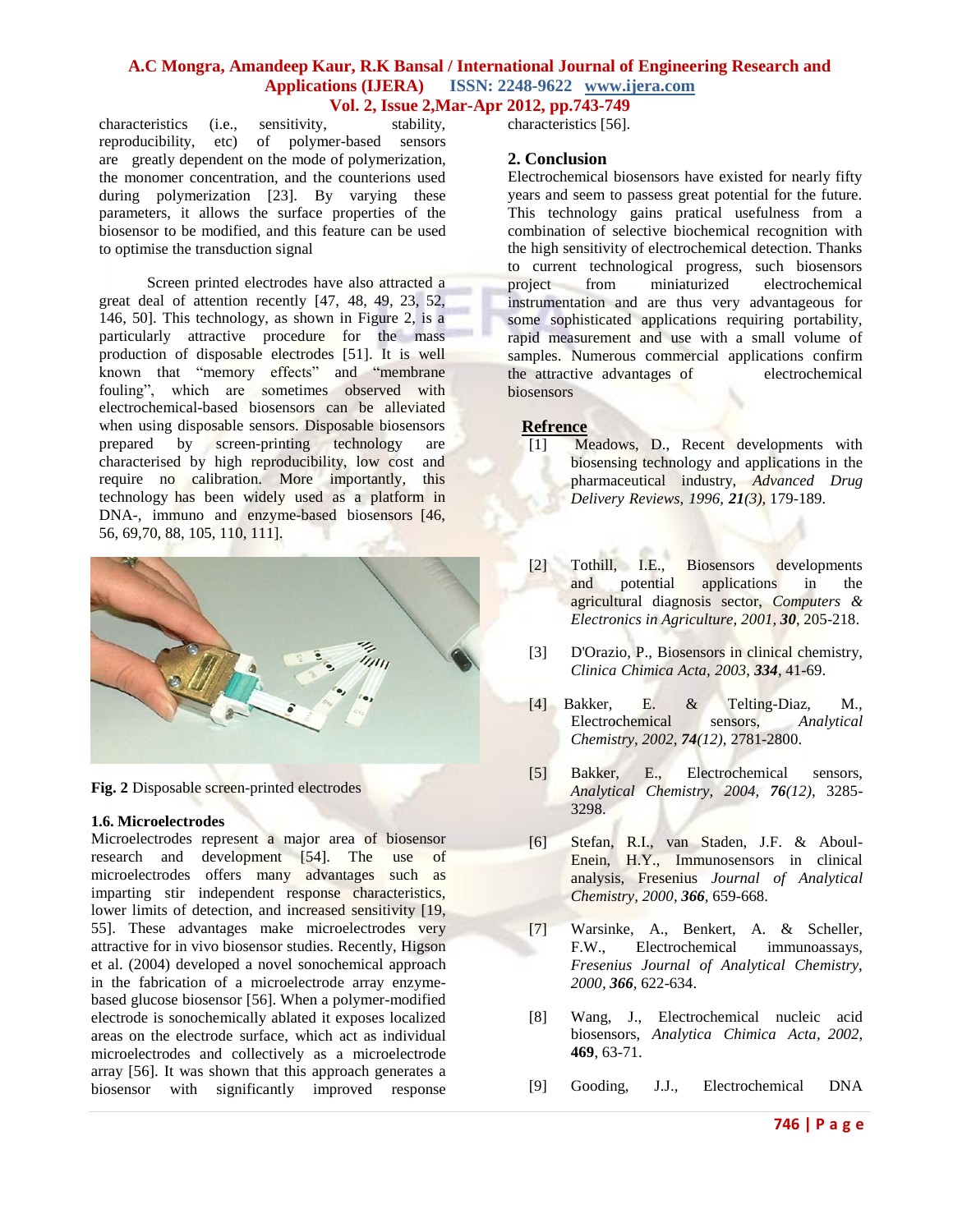hybridization biosensors, Electroanalysis*, 2002, 14(17),* 1149-1156.

- [10] Habermuller, K., Mosbach, M. & Schuhmann, W., Electron-transfer mechanisms in amperometric biosensors, *Fresenius Journal of Analytical Chemistry, 2000, 366*, 560-568.
- [11] Atanasov, P. & Wilkins, E., In vivo rechargeable glucose biosensors, *Sensors & Actuators B Chemical, 1996, 35-36*, 435-447.
- [12] Hrapovic, S. & Luong, J.H.T., Picoamperometric detection of glucose at ultrasmall platinum-based biosensors: preparation and characterization, *analytical Chemistry, 2003, 75(14),* 3308-3315.
- [13] Babkina, S.S., Ulakhovich, N.A. & Zyavkina, Y.I., Amperometric DNA biosensor for the determination of autoantibodies using DNA interaction with Pt(II) complex, *Analytica Chimica Acta, 2004, 502*, 23-30.
- [14] Wang, J., Ibanez, A., Chatrathi, M.P. & Escarpa, A., Electrochemical enzyme immunoassays on microchip platforms, *Analytical Chemistry, 2001, 73(21),* 5323- 5327.
- [15] Ivnitski, D., Sitdikov, R. & Ivnitski, N., Noninvasive electrochemical hand-held biosensor as diagnostic indicator of dental diseases, Electrochemistry Communications, 2003, **5**, 225- 229.
- [16] Palchetti, I., Cagnini, A., Del Carlo, M., Coppi, C., Mascini, M. & Turner, A.P.F., Determination of anticholinesterase pesticides in real samples using a disposable biosensor, *Analytica Chimica Acta, 1997, 337,* 315-321.
- [17] Ivnitski, D., Abdel-Hamid, I., Atanasov, P. & Wilkins, E., Biosensors for detection of pathogenic bacteria, *Biosensors & Bioelectronics, 1999, 14,* 599-624.
- [18] Rogers, K.R. & Mascini, M., Biosensors for field analytical monitoring, *Field Analytical Chemistry & Technology, 1998, 2(6),* 317-331.
- [19] Wang, J., *Analytical Electrochemistry, 2nd ed., 2000*, New York, Wiley-VCH.
- [20] Wisniewski, N. & Reichert, M., Methods

for reducing biosensor membrane biofouling, Colloids & Surfaces B: *Biointerfaces, 2000, 18*, 197-219.

- [21] Bakker, E., Diamond, D., Lewenstam, A. & Pretsch, E., Ion sensors: current limits and new trends, *Analytica Chimica Acta, 1999, 393(1-3),* 11-18.
- [22] Uithoven, K.A., Schmidt, J.C. & Ballman, M.E., Rapid identification of biological warfare agents using an instrument employing a light addressable potentiometric sensor and a flow-through immunofiltration-enzyme assay system, *Biosensors & Bioelectronics, 2000, 14,* 761-770.
- [23] Purvis, D., Leonardova, O., Farmakovsky, D. & Cherkasov, V., An ultrasensitive and stable potentiometric immunosensor, *Biosensors & Bioelectronics, 2003, 18(11),* 1385-1390.
- [24] Cattrall, R.W., *Chemical Sensors,* 1997, Oxford University Press, New York.
- [25] Lee, W.E., Thompson, G.H., Hall, J.G.  $\&$ Bader, D.E., Rapid detection and identification of biological and chemical agents by immunoassay, gene probe assay and enzyme inhibition using a silicon-based biosensor, *Biosensors & Bioelectronics, 2000, 14,* 795-804.
- [26] Ercole, C., Del Gallo, M., Mosiello, L., Baccella, S. & Lepidi, A., Escherichia coli detection in vegetable food by a potentiometric biosensor, *Sensors & Actuators B Chemical, 2003, 91,* 163-168.
- [27] Hu, W.G., Thompson, G.H., Alvi, A.Z., Nagata, L.P., Suresh, M.R. & Fulton, E.R., Development of immunofiltration assay by light addressable potentiometric sensor with genetically biotinylated recombinant antibody for rapid identification of Venezuelan equine encephalitis virus, *Journal of Immunological Methods, 2004, 289(1-2),* 27-35.
- [28] Louie, A.S., Marenchic, I.G. & Whelan, R.H., A fieldable modular biosensor for use in detection of foodborne pathogens, *Field Analytical Chemistry & Technology, 1998, 2(6),* 371-377.
- [29] Muhammad-Tahir, Z. & Alocilja, E.C., A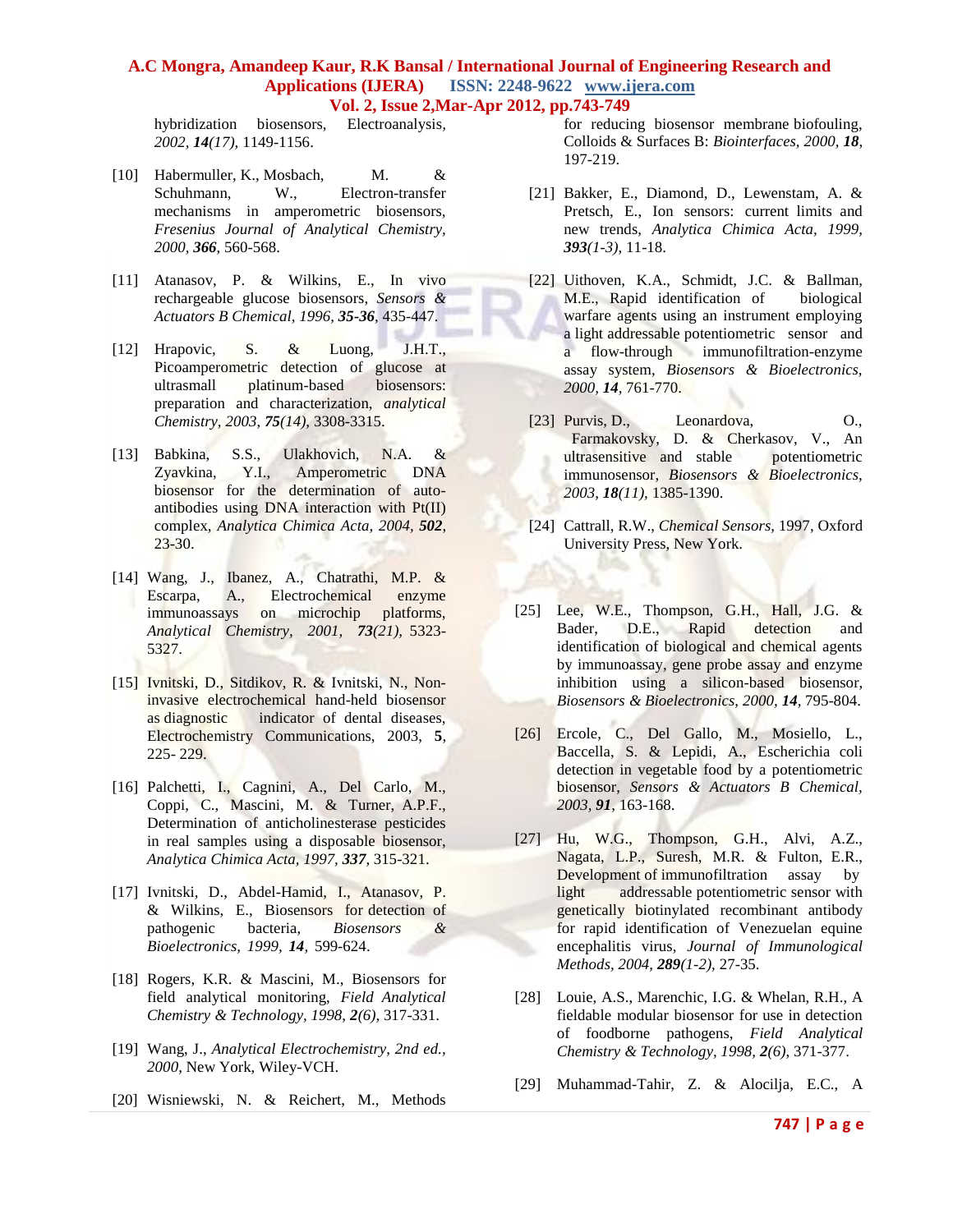disposable biosensor for pathogen detection in fresh produce samples, *Biosystems Engineering, 2004, 88(2),* 145-151.

- [30] Muhammad-Tahir, Z. & Alocilja, E.C., A conductometric biosensor for biosecurity, *Biosensors & Bioelectronics, 2003, 18,* 813-819.
- [31] Lillie, G., Payne, P. & Vadgama, P., Electrochemical impedance spectroscopy as a platform for reagentless bioaffinity sensing, *Sensors & Actuators B Chemical, 2001, 78,* 249- 256.
- [32] Guan, J.G., Miao, Y.Q. & Zhang, Q.J., Impedimetric Biosensors, *Journal of Bioscience & Bioengineering, 2004, 97(4),* 219- 226.
- [33] Katz, E. & Willner, I., Probing biomolecular interactions at conductive and semiconductive surfaces by impedance spectroscopy: *routes to* impedimetric immunosensors, DNA-sensors, and enzyme biosensors, *Electroanalysis, 2003, 15(11),* 913-947.
- [34] Cai, W., Peck, J. R., van der Weide, D. W. & Hamers, R. J., Direct electrical detection of hybridization at DNA-modified silicon surfaces, *Biosensors & Bioelectronics, 2004, 19,* 1013- 1019.
- [35] Zhao, F.Q., Huang, L. J., Zeng, B. Z. & Pang, D. W., Electrochemical investigation on DNA-gemini complex films immobilized on gold electrode, Electrochemistry Communications, 2004, **6**, 319-324.
- [36] Radke, S.M. & Alocilja, E.C., A high density micro-electrode array biosensor for detection of E.coli., The Eighth World Congress on *Biosensors,* 2004, Granada, Spain.
- [37] Wang, M., Wang, L., Wang, G., Ji, X., Bai, Y., Li, T., Gong, S. & Li, J., Application of impedance spectroscopy for monitoring colloid Au-enhanced antibody immobilization and antibody-antigen reactions, *Biosensors & Bioelectronics, 2004, 19,* 575-582.
- [38] Takhistov, P., Electrochemical synthesis and impedance characterization of nano-patterned biosensor substrate, *Biosensors & Bioelectronics, 2004, 19*, 1445-1456.
- [39] Liedberg, B., Nylander, C. and Lundstrm, I. Sensors and Actuators 4, 299-304 (1983).
- [40] Wang, J., Liu, G. & Jan, R.M., Ultrasensitive electrical biosensing of proteins and DNA: carbon-nanotube derived amplification of the recognition and transduction events, *Journal of American Chemical Society, 2004, 126,* 3010- 3011.
- [41] Deo, R.P. & Wang, J., Electrochemical detection of carbohydrates at carbon- nanotube modified glassy-carbon electrodes, Electrochemistry *Communications, 2004, 6,* 284-287.
- [42] Guo, M., Chen, J., Nie, L. & Yao, S., Electrostatic assembly of calf thymus DNA on multi-walled carbon nanotube modified gold electrode and its interaction with chlorpromazine hydrochloride, *Electrochimica Acta, 2004, 49(16),* 2637-2643.
- [43] Gyurcsanyi, R.E., Vigassy, T. & Pretsch, E., Biorecognition-modulated ion fluxes through functionalized gold nanotubules as a novel labelfree biosensing approach, *Chemical Communications, 2003, 20,* 2560-2561.
- [44] Kohli, P., Wirtz, M. & Martin, C.R., Nanotube membrane based biosensors, *Electroanalysis, 2004, 16(1-2)*, 9-18.
- [45] Sargent, A., Loi, T., Gal, S. & Sadik, O.A., The electrochemistry of antibody- modified conducting polymer electrodes, *Journal of Electroanalytical Chemistry, 1999, 470,* 144- 156.
- [46] Killard, A.J., Micheli, L., Grennan, K., Franek, M., Kolar, V., Moscone, D., Palchetti, I. & Smyth, M.R., Amperometric separation-free immunosensor for real-time environmental monitoring, *Analytica Chimica Acta, 2001, 427,* 173-180.
- [47] Susmel, S., Guilbault, G.G. & O'Sullivan, C.K., Demonstration of labeless detection of food pathogens using electrochemical redox probe and screen printed electrodes, *Biosensors & Bioelectronics, 2003, 18*, 881-889.
- [48] Chiti, G., Marrazza, G. & Mascini, M., Electrochemical DNA biosensor for environmental monitoring, *Analytica Chimica Acta, 2001, 427*, 155-164.